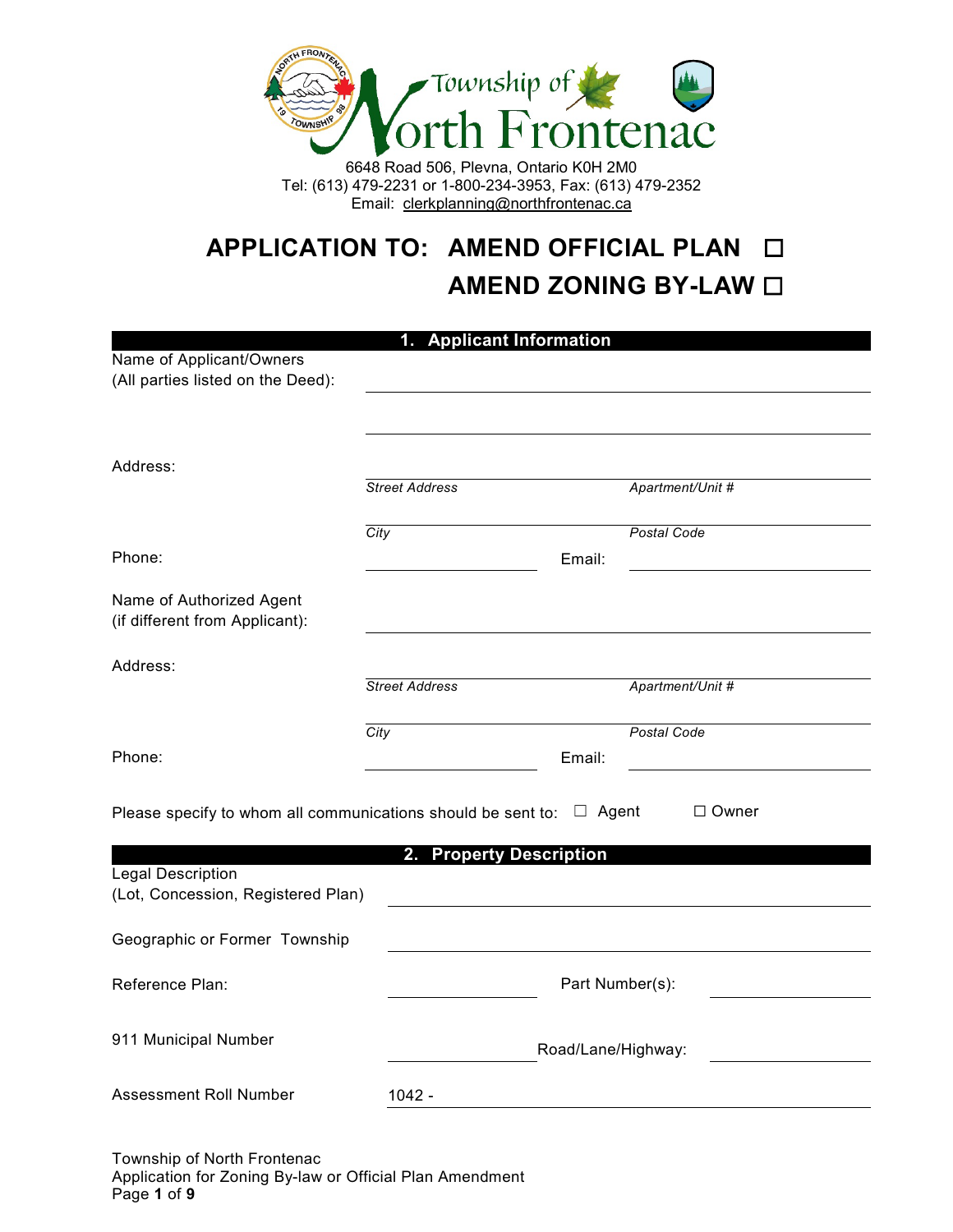| Dimensions of Property: Frontage _______________ Depth ______________ Area ____________                          |                                        |
|------------------------------------------------------------------------------------------------------------------|----------------------------------------|
|                                                                                                                  |                                        |
| Does the applicant own the original 66' shoreline road allowance: $\Box$ YES $\Box$ NO                           | $\Box$ N/A                             |
| Is the subject land a corner lot $\Box$ or located on a point of land $\Box$ or an irregularly shaped lot $\Box$ |                                        |
|                                                                                                                  | 3. Land Use                            |
| <b>Subject Property</b>                                                                                          | <b>Main Use of Abutting Properties</b> |
|                                                                                                                  |                                        |
| Main Use ________________________________                                                                        |                                        |
| Official Plan Designation ______________                                                                         |                                        |
|                                                                                                                  |                                        |
| Are there any easements or restrictive covenants affecting the property Yes $\square$                            | $\mathsf{No} \sqcup$                   |
|                                                                                                                  |                                        |
|                                                                                                                  |                                        |
|                                                                                                                  |                                        |
|                                                                                                                  | 4. History of the Property             |

Land Acquisition Date subject property was acquired

Prior Planning Applications

Have previous owners obtained a minor variance or zoning amendment for the subject property? Yes  $\Box$  No  $\Box$  If yes, describe briefly and if possible, provide file numbers

**\_\_\_\_\_\_\_\_\_\_\_\_\_\_\_\_\_\_\_\_\_\_\_\_\_\_\_\_\_\_\_\_\_\_\_\_\_\_\_\_\_\_\_\_\_\_\_\_\_\_\_\_\_\_\_\_\_\_\_\_\_\_\_\_\_\_\_\_\_\_\_\_\_\_\_\_\_\_\_\_ \_\_\_\_\_\_\_\_\_\_\_\_\_\_\_\_\_\_\_\_\_\_\_\_\_\_\_\_\_\_\_\_\_\_\_\_\_\_\_\_\_\_\_\_\_\_\_\_\_\_\_\_\_\_\_\_\_\_\_\_\_\_\_\_\_\_\_\_\_\_\_\_\_\_\_\_\_\_\_\_**

# **5. Nature of Application**

|                                   |  | Check all the proposed use(s): Residential $\Box$ Commercial $\Box$ Industrial $\Box$ Institutional |  |
|-----------------------------------|--|-----------------------------------------------------------------------------------------------------|--|
| $\Box$ Agricultural $\Box$ Vacant |  |                                                                                                     |  |
|                                   |  |                                                                                                     |  |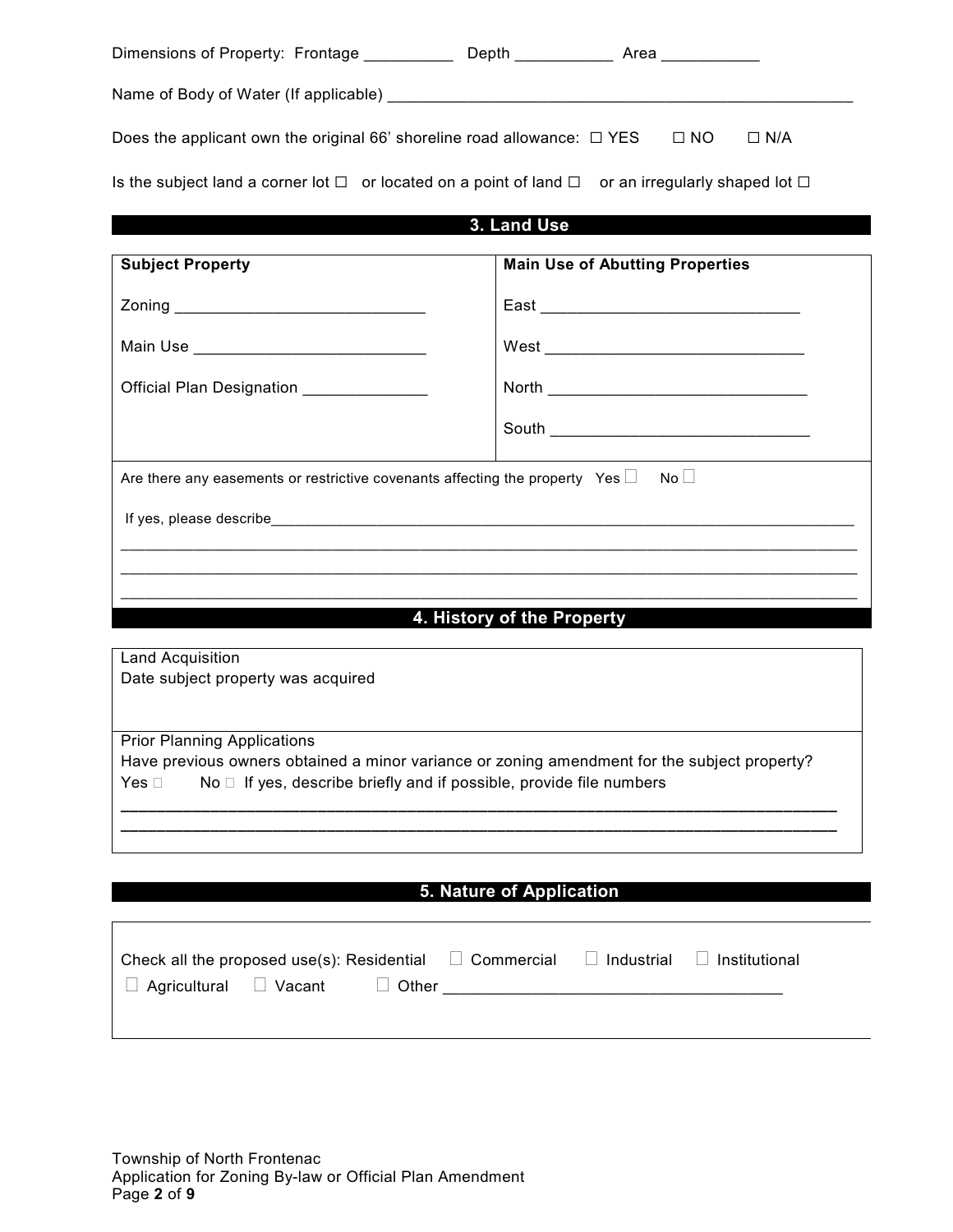# **Official Plan Amendment**

State the reason why an Official Plan Amendment is being requested?

Explain how the application conforms to the Official Plan.

If an Official Plan Amendment is being requested, will the change (check all that apply):

\_\_\_\_\_\_\_\_\_\_\_\_\_\_\_\_\_\_\_\_\_\_\_\_\_\_\_\_\_\_\_\_\_\_\_\_\_\_\_\_\_\_\_\_\_\_\_\_\_\_\_\_\_\_\_\_\_\_\_\_\_\_\_\_\_\_\_\_\_\_\_\_\_\_\_\_\_\_\_\_  $\mathcal{L}_\text{max}$  , and the set of the set of the set of the set of the set of the set of the set of the set of the set of the set of the set of the set of the set of the set of the set of the set of the set of the set of the

\_\_\_\_\_\_\_\_\_\_\_\_\_\_\_\_\_\_\_\_\_\_\_\_\_\_\_\_\_\_\_\_\_\_\_\_\_\_\_\_\_\_\_\_\_\_\_\_\_\_\_\_\_\_\_\_\_\_\_\_\_\_\_\_\_\_\_\_\_\_\_\_\_\_\_\_\_\_\_\_ \_\_\_\_\_\_\_\_\_\_\_\_\_\_\_\_\_\_\_\_\_\_\_\_\_\_\_\_\_\_\_\_\_\_\_\_\_\_\_\_\_\_\_\_\_\_\_\_\_\_\_\_\_\_\_\_\_\_\_\_\_\_\_\_\_\_\_\_\_\_\_\_\_\_\_\_\_\_\_\_

\_\_\_\_\_\_\_\_\_\_\_\_\_\_\_\_\_\_\_\_\_\_\_\_\_\_\_\_\_\_\_\_\_\_\_\_\_\_\_\_\_\_\_\_\_\_\_\_\_\_\_\_\_\_\_\_\_\_\_\_\_\_\_\_\_\_\_\_\_\_\_\_\_\_\_\_\_\_\_\_ \_\_\_\_\_\_\_\_\_\_\_\_\_\_\_\_\_\_\_\_\_\_\_\_\_\_\_\_\_\_\_\_\_\_\_\_\_\_\_\_\_\_\_\_\_\_\_\_\_\_\_\_\_\_\_\_\_\_\_\_\_\_\_\_\_\_\_\_\_\_\_\_\_\_\_\_\_\_\_\_

\_\_\_\_\_\_\_\_\_\_\_\_\_\_\_\_\_\_\_\_\_\_\_\_\_\_\_\_\_\_\_\_\_\_\_\_\_\_\_\_\_\_\_\_\_\_\_\_\_\_\_\_\_\_\_\_\_\_\_\_\_\_\_\_\_\_\_\_\_\_\_\_\_\_\_\_\_\_\_\_

 $\Box$  Replace or delete an existing policy? If yes, list all the policy sections affected

 $\Box$  Change a land use designation on a property? If yes, what is the proposed land use designation(s) \_\_\_\_\_\_\_\_\_\_\_\_\_\_\_\_\_\_\_\_\_\_\_\_\_\_\_\_\_\_\_\_\_\_\_\_\_\_\_\_\_\_\_\_\_\_\_\_\_\_\_\_\_\_\_\_\_\_\_\_\_\_\_\_\_\_\_\_

 $\Box$  Alter the boundary of a Settlement Area? If yes, name the settlement area.

Note: If the Applicant is requesting a change to a policy, they are required to provide the proposed text of the policy. If the applicant is requesting a change to a Land Use Schedule, they are required to provide a map or schedule showing the proposed new land use designation for the affected property.

\_\_\_\_\_\_\_\_\_\_\_\_\_\_\_\_\_\_\_\_\_\_\_\_\_\_\_\_\_\_\_\_\_\_\_\_\_\_\_\_\_\_\_\_\_\_\_\_\_\_\_\_\_\_\_\_\_\_\_\_\_\_\_\_\_\_\_\_\_\_\_\_\_\_\_\_\_\_\_ \_\_\_\_\_\_\_\_\_\_\_\_\_\_\_\_\_\_\_\_\_\_\_\_\_\_\_\_\_\_\_\_\_\_\_\_\_\_\_\_\_\_\_\_\_\_\_\_\_\_\_\_\_\_\_\_\_\_\_\_\_\_\_\_\_\_\_\_\_\_\_\_\_\_\_\_\_\_\_

\_\_\_\_\_\_\_\_\_\_\_\_\_\_\_\_\_\_\_\_\_\_\_\_\_\_\_\_\_\_\_\_\_\_\_\_\_\_\_\_\_\_\_\_\_\_\_\_\_\_\_\_\_\_\_\_\_\_\_\_\_\_\_\_\_\_\_\_\_\_\_\_\_\_\_\_\_\_\_\_\_ \_\_\_\_\_\_\_\_\_\_\_\_\_\_\_\_\_\_\_\_\_\_\_\_\_\_\_\_\_\_\_\_\_\_\_\_\_\_\_\_\_\_\_\_\_\_\_\_\_\_\_\_\_\_\_\_\_\_\_\_\_\_\_\_\_\_\_\_\_\_\_\_\_\_\_\_\_\_\_\_\_  $\mathcal{L}_\text{max}$  , and the contribution of the contribution of the contribution of the contribution of the contribution of the contribution of the contribution of the contribution of the contribution of the contribution of t \_\_\_\_\_\_\_\_\_\_\_\_\_\_\_\_\_\_\_\_\_\_\_\_\_\_\_\_\_\_\_\_\_\_\_\_\_\_\_\_\_\_\_\_\_\_\_\_\_\_\_\_\_\_\_\_\_\_\_\_\_\_\_\_\_\_\_\_\_\_\_\_\_\_\_\_\_\_\_\_\_

 $\mathcal{L}_\text{max}$  , and the contribution of the contribution of the contribution of the contribution of the contribution of the contribution of the contribution of the contribution of the contribution of the contribution of t \_\_\_\_\_\_\_\_\_\_\_\_\_\_\_\_\_\_\_\_\_\_\_\_\_\_\_\_\_\_\_\_\_\_\_\_\_\_\_\_\_\_\_\_\_\_\_\_\_\_\_\_\_\_\_\_\_\_\_\_\_\_\_\_\_\_\_\_\_\_\_\_\_\_\_\_\_\_\_\_\_ \_\_\_\_\_\_\_\_\_\_\_\_\_\_\_\_\_\_\_\_\_\_\_\_\_\_\_\_\_\_\_\_\_\_\_\_\_\_\_\_\_\_\_\_\_\_\_\_\_\_\_\_\_\_\_\_\_\_\_\_\_\_\_\_\_\_\_\_\_\_\_\_\_\_\_\_\_\_\_\_\_ \_\_\_\_\_\_\_\_\_\_\_\_\_\_\_\_\_\_\_\_\_\_\_\_\_\_\_\_\_\_\_\_\_\_\_\_\_\_\_\_\_\_\_\_\_\_\_\_\_\_\_\_\_\_\_\_\_\_\_\_\_\_\_\_\_\_\_\_\_\_\_\_\_\_\_\_\_\_\_\_\_

#### **OR**

#### **Zoning By-law Amendment**

\_\_\_\_\_\_\_\_\_\_\_\_\_\_\_\_\_\_\_\_\_\_\_\_\_

State the Zoning By-law Amendment Requested

State the reason why a Zoning By-law Amendment is being requested?

Explain how the Zoning change is compatible with surrounding land uses?

\_\_\_\_\_\_\_\_\_\_\_\_\_\_\_\_\_\_\_\_\_\_\_\_\_\_\_\_\_\_\_\_\_\_\_\_\_\_\_\_\_\_\_\_\_\_\_\_\_\_\_\_\_\_\_\_\_\_\_\_\_\_\_\_\_\_\_\_\_\_\_

\_\_\_\_\_\_\_\_\_\_\_\_\_\_\_\_\_\_\_\_\_\_\_\_\_\_\_\_\_\_\_\_\_\_\_\_\_\_\_\_\_\_\_\_\_\_\_\_\_\_\_\_\_\_\_\_\_\_\_\_\_\_\_\_\_\_\_\_\_\_\_

#### **7. Employment Area**

Will this Application remove land from a designated Employment Area? (Check appropriate box)

 $\Box$  Converts all or part of a commercial, industrial, or institutional building to a residential use.

 $\Box$  Application is for residential use on land designated for commercial, industrial or institutional use.

 $\Box$  Does not remove any employment land.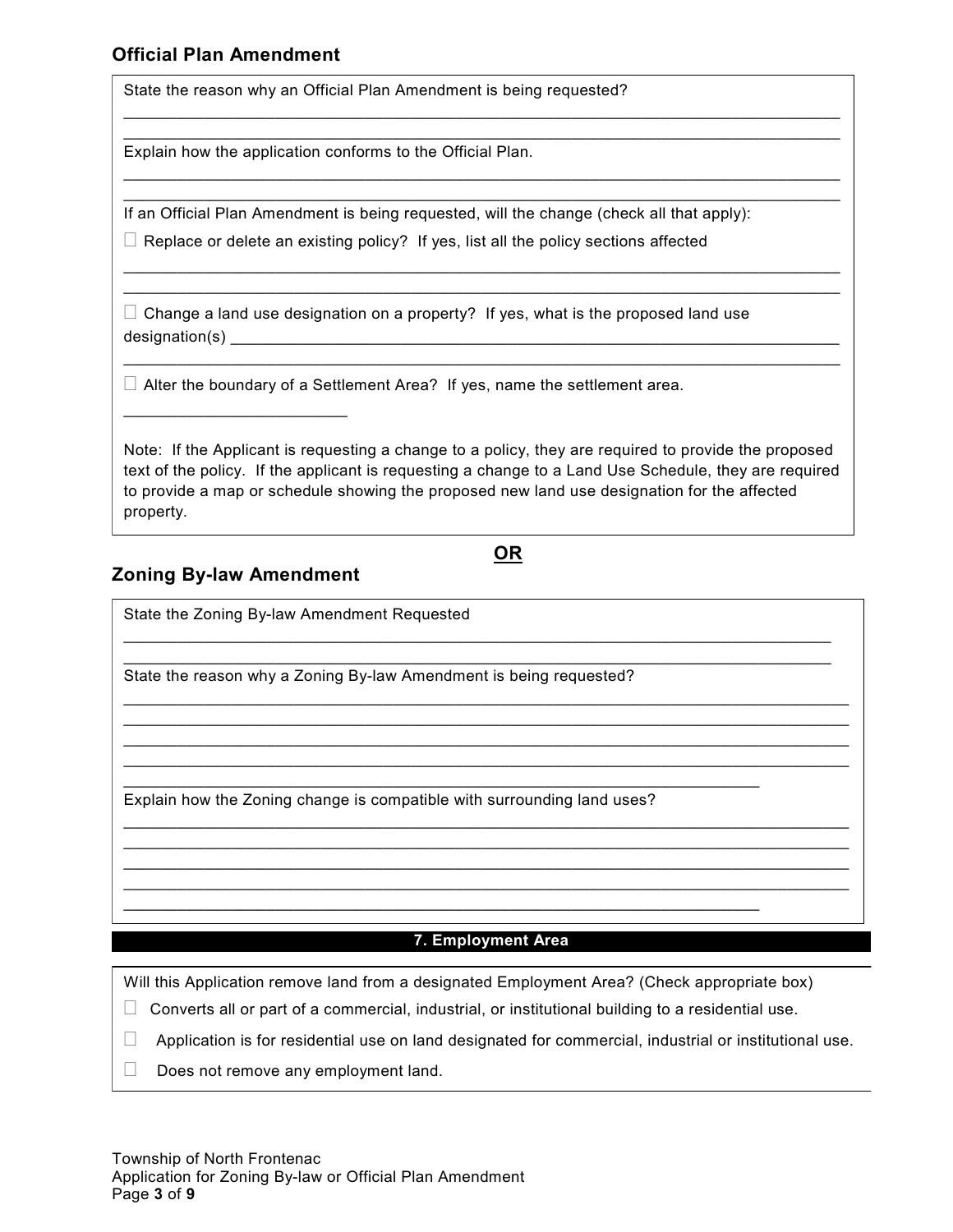# **8. Development**

|    | more than four buildings on the property)   |                                               |
|----|---------------------------------------------|-----------------------------------------------|
|    | 1. Use _______________________________      |                                               |
|    |                                             |                                               |
|    | Area ____________ # of Storeys ______       | Area _____________ # of Storeys _______       |
|    | Setbacks from lot lines                     | Setbacks from lot lines                       |
|    |                                             |                                               |
|    |                                             | Int.Side ____________ Ext.Side ___________    |
| 3. |                                             |                                               |
|    |                                             |                                               |
|    | Area ____________ # of Storeys _______      | Area ____________ # of Storeys _______        |
|    | Setbacks from lot lines                     | Setbacks from lot lines                       |
|    |                                             |                                               |
|    | Int.Side ______________ Ext.Side __________ | Int.Side ________________ Ext.Side __________ |

#### Proposed Development

| <b>CONSTRUCTION</b>                                                   | <b>CONSTRUCTION</b>                                                   |
|-----------------------------------------------------------------------|-----------------------------------------------------------------------|
|                                                                       |                                                                       |
| (which Building described above)<br>Main Use of Proposed Construction | (which Building described above)<br>Main Use of Proposed Construction |
|                                                                       |                                                                       |
| Area _____________ # Storeys _____________                            | Area _____________ # Storeys _____________                            |
| Length ______________ Width _____________                             | Length ____________ Width ____________                                |
| <b>SETBACKS</b>                                                       | <b>SETBACKS</b>                                                       |
| Front Yard <b>National Contract Contract Pront Yard</b> Rear Yard     |                                                                       |
| Interior<br>Exterior                                                  | Interior<br>Exterior                                                  |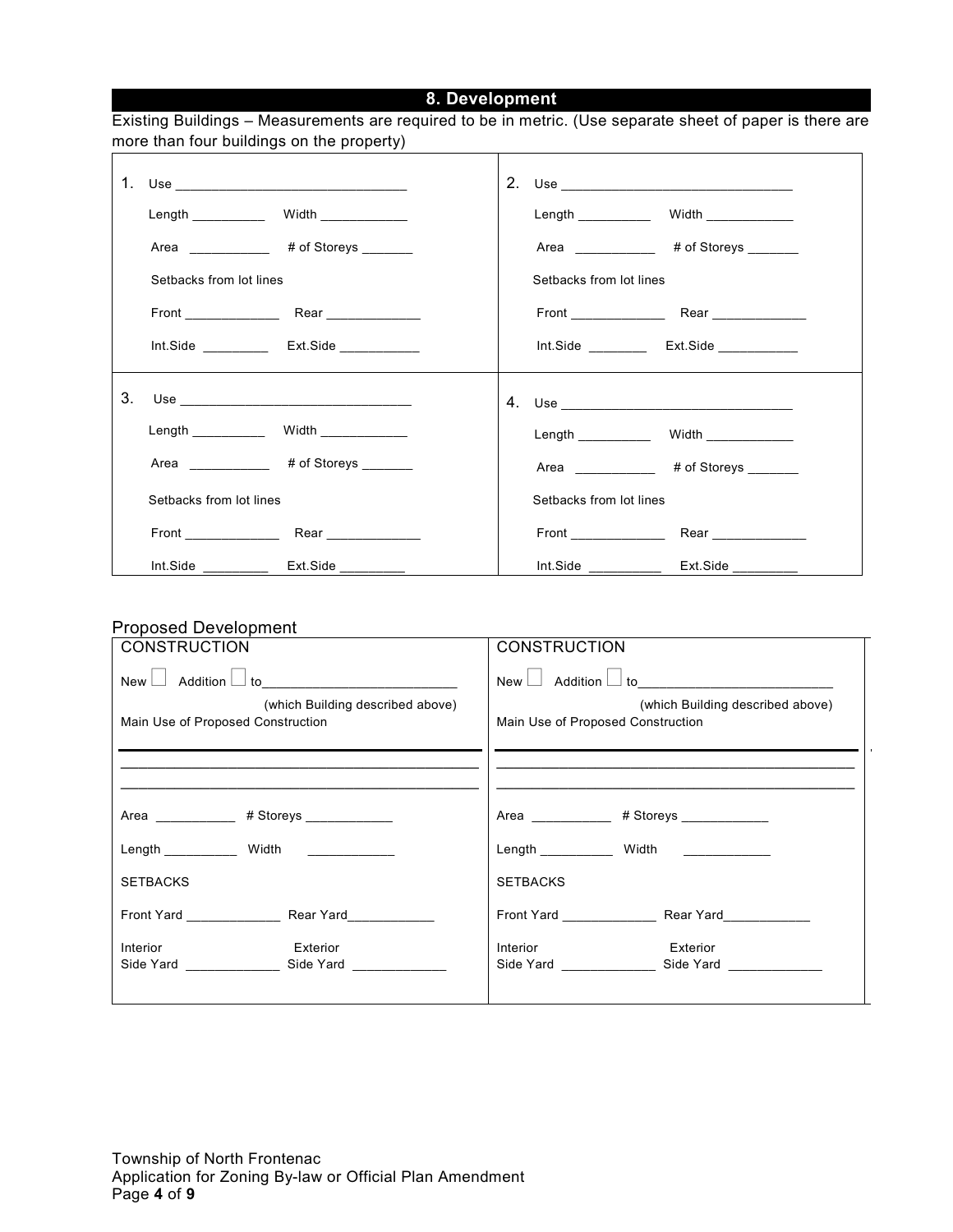| 8. Type of Access                                                             |                                                                                                            |  |  |  |
|-------------------------------------------------------------------------------|------------------------------------------------------------------------------------------------------------|--|--|--|
|                                                                               |                                                                                                            |  |  |  |
| Provincial Highway                                                            | <b>Private Lane</b>                                                                                        |  |  |  |
| <b>Township Road Maintained Seasonal</b>                                      | Right of Way                                                                                               |  |  |  |
| <b>Township Road Maintained Year Round</b>                                    | <b>Water Access</b>                                                                                        |  |  |  |
|                                                                               | If Water Access, describe the parking and docking facilities and the distance of these facilities from the |  |  |  |
|                                                                               |                                                                                                            |  |  |  |
|                                                                               | 9. Services on Subject Property                                                                            |  |  |  |
| <b>Current Water Supply:</b>                                                  |                                                                                                            |  |  |  |
| Privately Owned and Operated Individual Well □                                | <b>Drilled</b><br>If well, Dug                                                                             |  |  |  |
| Lake or Other Body of Water $\Box$                                            | Other<br><u> 1980 - Jan Barbarat, manala</u>                                                               |  |  |  |
| <b>Current Sewage Disposal:</b>                                               |                                                                                                            |  |  |  |
| Privately Owned and Operated Individual Septic System $\Box$ Pit Privy $\Box$ | Other                                                                                                      |  |  |  |
| Proposed Services or Upgrades to Services on Subject Property:                |                                                                                                            |  |  |  |

# **9. Features on Subject and Adjacent Lands**

\_\_\_\_\_\_\_\_\_\_\_\_\_\_\_\_\_\_\_\_\_\_\_\_\_\_\_\_\_\_\_\_\_\_\_\_\_\_\_\_\_\_\_\_\_\_\_\_\_\_\_\_\_\_\_\_\_\_\_\_\_\_\_\_\_\_\_\_\_\_\_\_\_\_\_\_\_\_\_\_\_\_\_\_

| Use or Feature                                                                                    | On the<br>Subject<br>Land | Within 500 metres of Subject Land,<br>unless otherwise specified. (indicate<br>approximate distance) |
|---------------------------------------------------------------------------------------------------|---------------------------|------------------------------------------------------------------------------------------------------|
| An agricultural operation including a livestock                                                   |                           |                                                                                                      |
| facility (i.e. barn or manure storage facility)                                                   |                           |                                                                                                      |
| A landfill site (active or closed)                                                                |                           |                                                                                                      |
| An industrial use                                                                                 |                           |                                                                                                      |
| A licensed pit or quarry or an aggregate reserve                                                  |                           |                                                                                                      |
| An operating mine                                                                                 |                           |                                                                                                      |
| A non-operating mine or mine hazard (within 1<br>kilometre of the subject lands)                  |                           |                                                                                                      |
| A Municipal or Federal airport                                                                    |                           |                                                                                                      |
| A flood plain                                                                                     |                           |                                                                                                      |
| A hydro easement                                                                                  |                           |                                                                                                      |
| A provincially significant wetland (within 120                                                    |                           |                                                                                                      |
| metres of the subject lands)                                                                      |                           |                                                                                                      |
| A designated heritage building, historic site or<br>cemetery (within 100 metres of subject land)s |                           |                                                                                                      |

#### **10. Other Information**

Is there any additional information that you think may be useful to Council or other agencies in reviewing this Application? If so, explain below or attach a separate sheet as necessary.

 $\_$  , and the set of the set of the set of the set of the set of the set of the set of the set of the set of the set of the set of the set of the set of the set of the set of the set of the set of the set of the set of th \_\_\_\_\_\_\_\_\_\_\_\_\_\_\_\_\_\_\_\_\_\_\_\_\_\_\_\_\_\_\_\_\_\_\_\_\_\_\_\_\_\_\_\_\_\_\_\_\_\_\_\_\_\_\_\_\_\_\_\_\_\_\_\_\_\_\_\_\_\_\_\_\_\_\_\_\_\_\_\_\_\_\_\_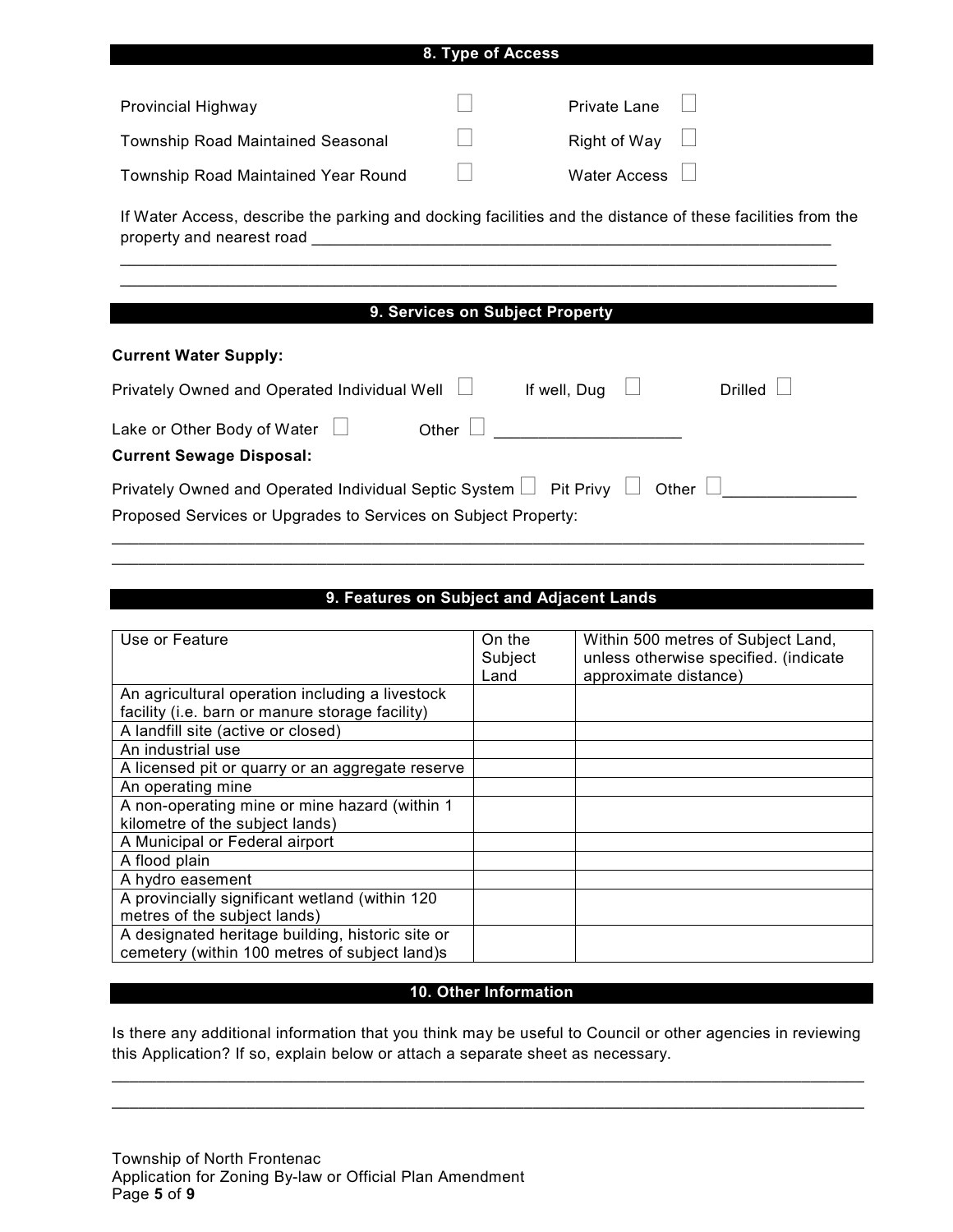#### **11. Sketch**

The following information is required to be shown in the sketch. Measurements are required to be in metric.

- Subject property with dimensions i.e. frontage, depth and area
- All buildings with dimensions i.e. length & width
- Location of buildings in relation to lot lines
- □ Location of well & septic
- Abutting properties
- Location of body of water, i.e. shoreline and location of dock, boathouse etc.
- $\Box$  Parking, i.e. location, # of spaces, width of driveway access
- □ Height of buildings where variation affects height

(Please note: If necessary, the Committee of Adjustment may request that the sketch be signed by an Ontario Land Surveyor)

#### **12. Notes**

- 1. All applications will be circulated to every property owner and/or tenant who owns or resides on property within 60 meters (200 feet) of the subject land.
- 2. Agents, employees and or contractors will enter onto the subject lands for the purpose of assessing and inspecting the subject lands with respect to the Application for an Official Plan or Zoning By-law Amendment.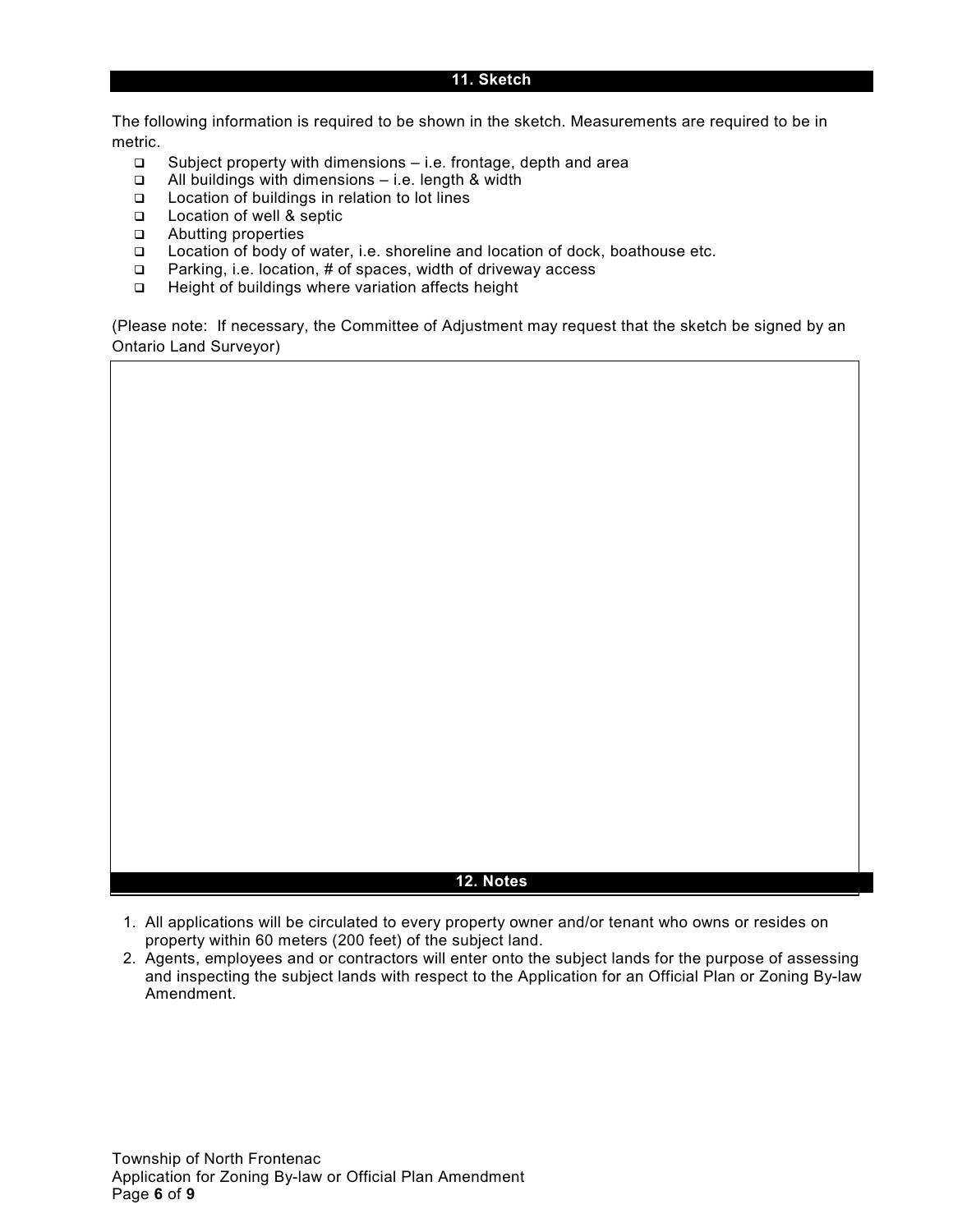| 13. Affidavit or Sworn Declaration<br>(To be signed by all parties on the Deed or the Authorized Agent)                                                                                                                                                                                                                                                                                                                                                                                                                                                                                                                                                                                                                                                 |                    |  |
|---------------------------------------------------------------------------------------------------------------------------------------------------------------------------------------------------------------------------------------------------------------------------------------------------------------------------------------------------------------------------------------------------------------------------------------------------------------------------------------------------------------------------------------------------------------------------------------------------------------------------------------------------------------------------------------------------------------------------------------------------------|--------------------|--|
| Declaration for the prescribed information:                                                                                                                                                                                                                                                                                                                                                                                                                                                                                                                                                                                                                                                                                                             |                    |  |
|                                                                                                                                                                                                                                                                                                                                                                                                                                                                                                                                                                                                                                                                                                                                                         |                    |  |
| do solemnly declare that the information contained<br>in this application is true and that the information contained in the documents that accompany this<br>application is true, and acknowledge that personal information and all other material collected on this<br>form and provided to the municipality as part of this application, including all names, addresses,<br>opinions and comments, is collected under the authority of the Planning Act, R.S.O. 1990, as amended,<br>will be used to assist in making a decision on this matter and will be made available for public<br>disclosure. Please be aware the information collected in this Application will be provided in the<br>applicable Agenda and posted on the Township's website. |                    |  |
| <u>this day of the contract of the contract of the contract of the contract of the contract of the contract of the con</u>                                                                                                                                                                                                                                                                                                                                                                                                                                                                                                                                                                                                                              |                    |  |
| $20$ .                                                                                                                                                                                                                                                                                                                                                                                                                                                                                                                                                                                                                                                                                                                                                  |                    |  |
| <b>Commissioner of Oaths</b><br>(include stamp below)                                                                                                                                                                                                                                                                                                                                                                                                                                                                                                                                                                                                                                                                                                   | Signature of Owner |  |
|                                                                                                                                                                                                                                                                                                                                                                                                                                                                                                                                                                                                                                                                                                                                                         | Signature of Owner |  |
|                                                                                                                                                                                                                                                                                                                                                                                                                                                                                                                                                                                                                                                                                                                                                         |                    |  |
|                                                                                                                                                                                                                                                                                                                                                                                                                                                                                                                                                                                                                                                                                                                                                         |                    |  |
|                                                                                                                                                                                                                                                                                                                                                                                                                                                                                                                                                                                                                                                                                                                                                         |                    |  |

Note: Do not sign until in the presence of the Commissioner of Oaths. You will be required to provide photo identification (i.e. driver's license).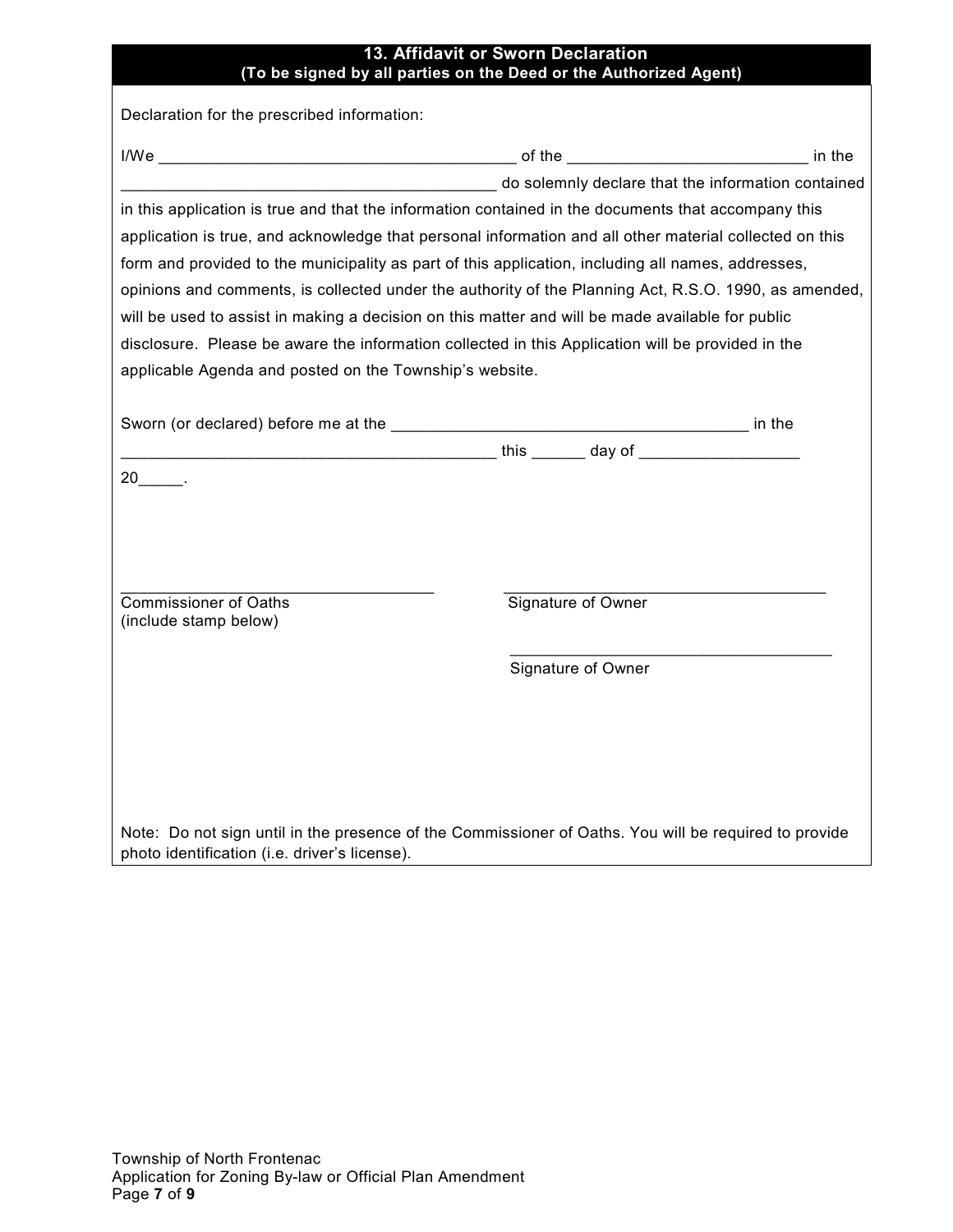#### **14. Authorization**

If the Owner/Applicant wishes to appoint an Authorized Agent to act on his/her behalf for this Planning Application process, written authorization of this appointment must be noted below by each party listed on the Deed, and signed before a Commissioner of Oaths.

|                                                                                                       | the lands subject of this application for consent hereby authorize ________________________________ |
|-------------------------------------------------------------------------------------------------------|-----------------------------------------------------------------------------------------------------|
| to prepare and submit this application on my/our behalf and, for the purposes of the Freedom and      |                                                                                                     |
| Information and protection of Privacy Act, to provide any of my/our personal information that will be |                                                                                                     |
| included in this application or collected during the process of the application.                      |                                                                                                     |
|                                                                                                       |                                                                                                     |
|                                                                                                       |                                                                                                     |
|                                                                                                       | Signature of Owner                                                                                  |
|                                                                                                       |                                                                                                     |
|                                                                                                       | Signature of Owner                                                                                  |
|                                                                                                       |                                                                                                     |
|                                                                                                       |                                                                                                     |
|                                                                                                       |                                                                                                     |
|                                                                                                       |                                                                                                     |
|                                                                                                       |                                                                                                     |
| <b>Commissioner of Oaths</b>                                                                          | Signature of Owner                                                                                  |
| (include stamp below)                                                                                 |                                                                                                     |
|                                                                                                       | Signature of Owner                                                                                  |
|                                                                                                       |                                                                                                     |
|                                                                                                       |                                                                                                     |
|                                                                                                       |                                                                                                     |
|                                                                                                       |                                                                                                     |
|                                                                                                       | 12. Solicitor Information                                                                           |
|                                                                                                       |                                                                                                     |
| Name of Solicitor/Firm:                                                                               |                                                                                                     |
|                                                                                                       |                                                                                                     |
| <b>Mailing Address:</b>                                                                               |                                                                                                     |
|                                                                                                       |                                                                                                     |
|                                                                                                       |                                                                                                     |
|                                                                                                       |                                                                                                     |
|                                                                                                       |                                                                                                     |
|                                                                                                       |                                                                                                     |
|                                                                                                       |                                                                                                     |
|                                                                                                       |                                                                                                     |